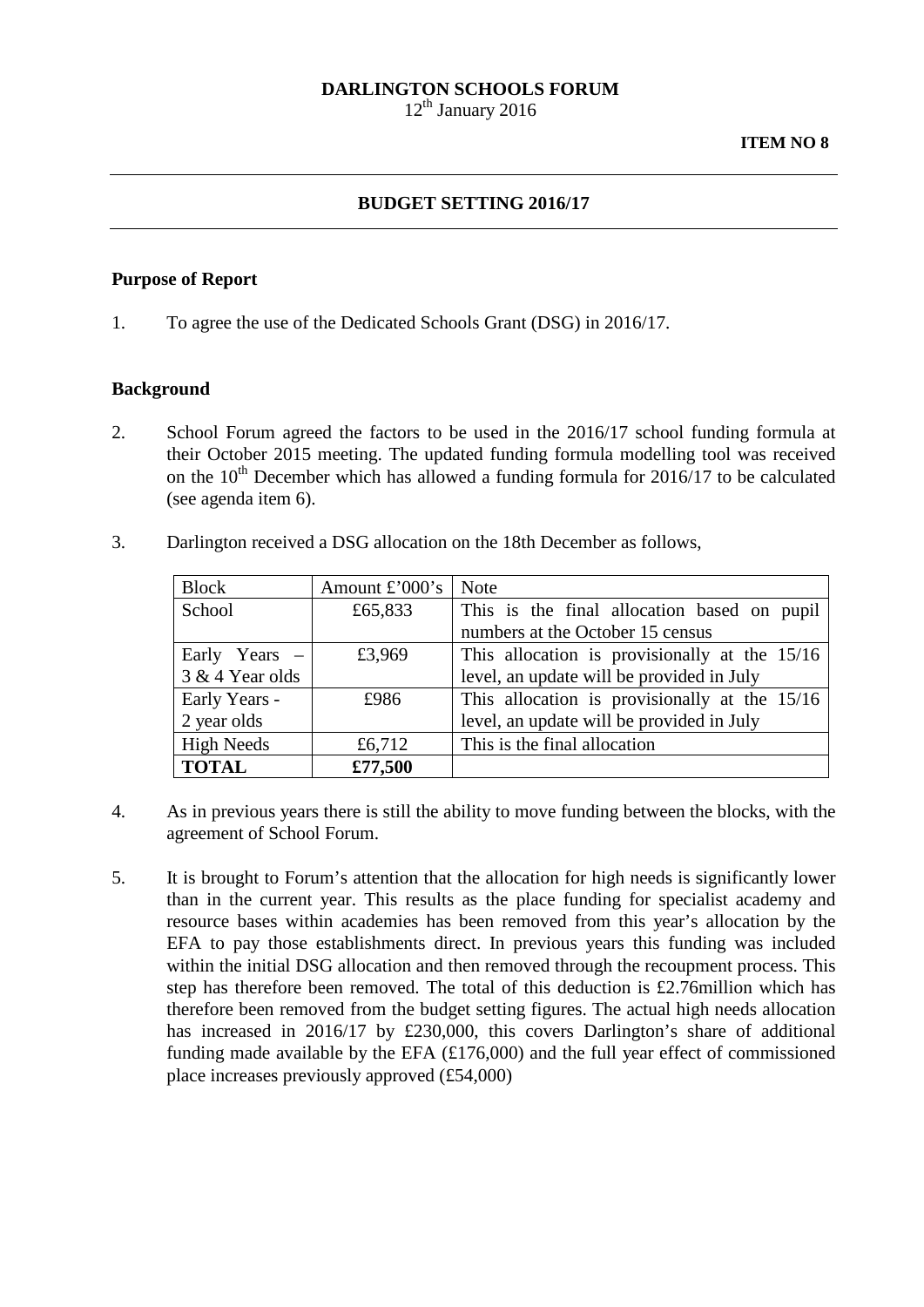## **Budgets for 2016/17**

- 6. Attached at appendix 1 are the proposed budgets for 2016/17. The following paragraphs highlight the main changes to the budgets from those agreed in 2015/16
- 7. School Budget shares, the overall figure for schools budgets has increased by approximately £2.6 million. This increase is mainly due to the inclusion of a new free school within Darlington's formula. Full details of how the formula has been calculated are included in agenda item 6.
- 8. Early Years, all budgets for 2 year old and 3&4 year old nursery funding are included in the Early Years section below.
- 9. Individual Learning Support. This budget is required to pay top up funding for children in mainstream primary schools that are assessed as requiring support (over the £13,506 included in the schools budget share) after the start of the financial year. (Children that are already assessed prior to the start of the year are included within the individually assigned resource budget, IAR, see below). This budget has been reduced by £30,000 based on the expenditure during 2015/16. This budget is set on the assumption that no changes are made to the existing mainstream high needs system (see agenda item 7).
- 10. Pupil Referral Unit. The overall funding allocated for places at Rise Carr has not changed. The budget for top ups and places have been amended to reflect the place funding been allocated at £10,000 from September 2015.
- 11. Specialist Placements at Beaumont Hill, the number of places commissioned across pre and post 16 is 248. The budget has been set for top ups to reflect the amount of top up funding that is required for Darlington children within these commissioned places. The budget has decreased on that set for 2015/16 as at the start of 2015/16 extra places were required and hence the 2015/16 budget was increased. As Forum members will see from agenda item 4, there is a projected underspend in 2015/16 as the additional places were not required long term, hence the 2016/17 budget reflects this.
- 12. Specialist Placements at Marchbank. This budget has been set to cover the top ups of the estimated children that will require a place at the school during the 2016/17. The budget has increased from 2015/16 as more children are placed at Marchbank and reflects the continuation of the overspend within budget during the current year (see agenda item 4).
- 13. Social and Communications places at Hurworth Resource Base. This budget has been set to cover the top ups of the estimated children that will require a place at the school during the 2016/17. The budget has increased from 2015/16 as more children are placed at this unit and reflects the continuation of the overspend within budget during the current year (see agenda item 4).
- 14. Post 16 placements. The budget required here has increased by £50,000 in line with the latest estimated cost of supporting the learners using the current years projected expenditure. At this stage the final costs for 2016/17 cannot be guaranteed as the actual spend will depend on the number of learners that stay on for post 16 education in September 2016 and the cost of their place which vary dependent on individual needs.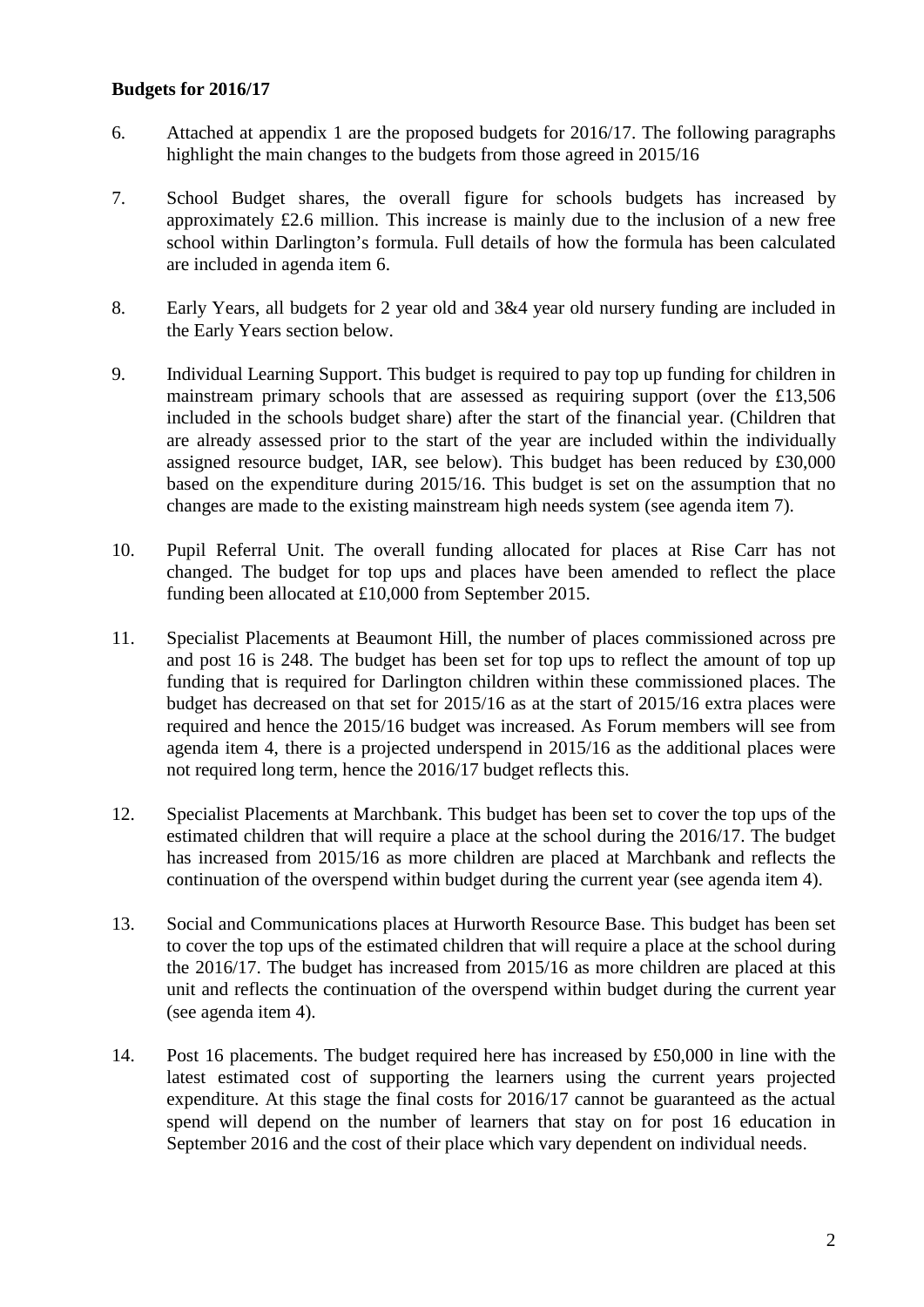- 15. High Needs Contingency, no budget was initially set for 2015/16, though a budget was created in year from carry forward. Although there are a number of uncertainties regarding high needs (see agenda item 7) it is not proposed to set a contingency at this stage as this draws funding away from the schools and early years formula. The small budget set here is a balancing figure to balance the overall budget to the resources available.
- 16. Home & Hospital, the budget allocated to this service has increased by approximately £26,000, which arises from increases within the services running costs.
- 17. SEN out of Borough placements. As in the current year these placements are still outside of the "place plus" system in 2016/17. This budget has been increased by £150,000, based on the current placements that will continue into 2016/17. In the current year the budget is estimated to be overspent by approximately £239,000, which continues into 2016/17, hence the increase in budget requirement. Again the actual expenditure against this budget will be subject to fluctuation if placements change between now and the end of March 2017.
- 18. Individually Assigned Resources. This budget is required to pay top up funding for children in mainstream primary schools that are assessed as requiring support (over the £13,506 included in the schools budget share) before the start of the financial year. This budget has been reduced by £80,000 based on the expenditure during 2015/16. The budget set here is based on the children already assessed with additional needs for the financial year 2015/16. This budget is set on the assumption that no changes are made to the existing mainstream high needs system (see agenda item 7).
- 19. Private Finance Initiative. Budget allocated to this line has decreased in line with the estimated cost of the scheme in 2016/17.
- 20. The place budgets for Beaumont Hill academy, Hurworth and Heathfield resource bases show a reduction in budget of £2.760 million. These budgets have been removed as this funding has been removed from the DSG allocation by the EFA to pay these schools place funding direct.
- 21. There are a number of reductions within high needs budget within the above paragraphs, these savings have been offset by increases in other high needs budgets. Excluding the contingency the increase within the high needs budget areas totals £72,494

# **High Needs**

- 22. As per agenda item number 7 there are a number of options for Forum to consider regarding the implementation of a full top up rate for children in mainstream schools over the value of £6,000. **The budgets set for mainstream high needs top ups and the school budget share are calculated for 2016/17 on the assumption that the existing system with regard to funding mainstream high needs is unchanged in 2016/17 from the current year (2015/16).**
- 23. As can be seen in agenda item 7, the initial costs of implementing the full top up system in mainstream schools is well in excess of the amount that has been set aside previously from schools budget. Although there is still work to do with regard to these costs, it is clear that further funding will need to be withdrawn from schools budgets to fund this. As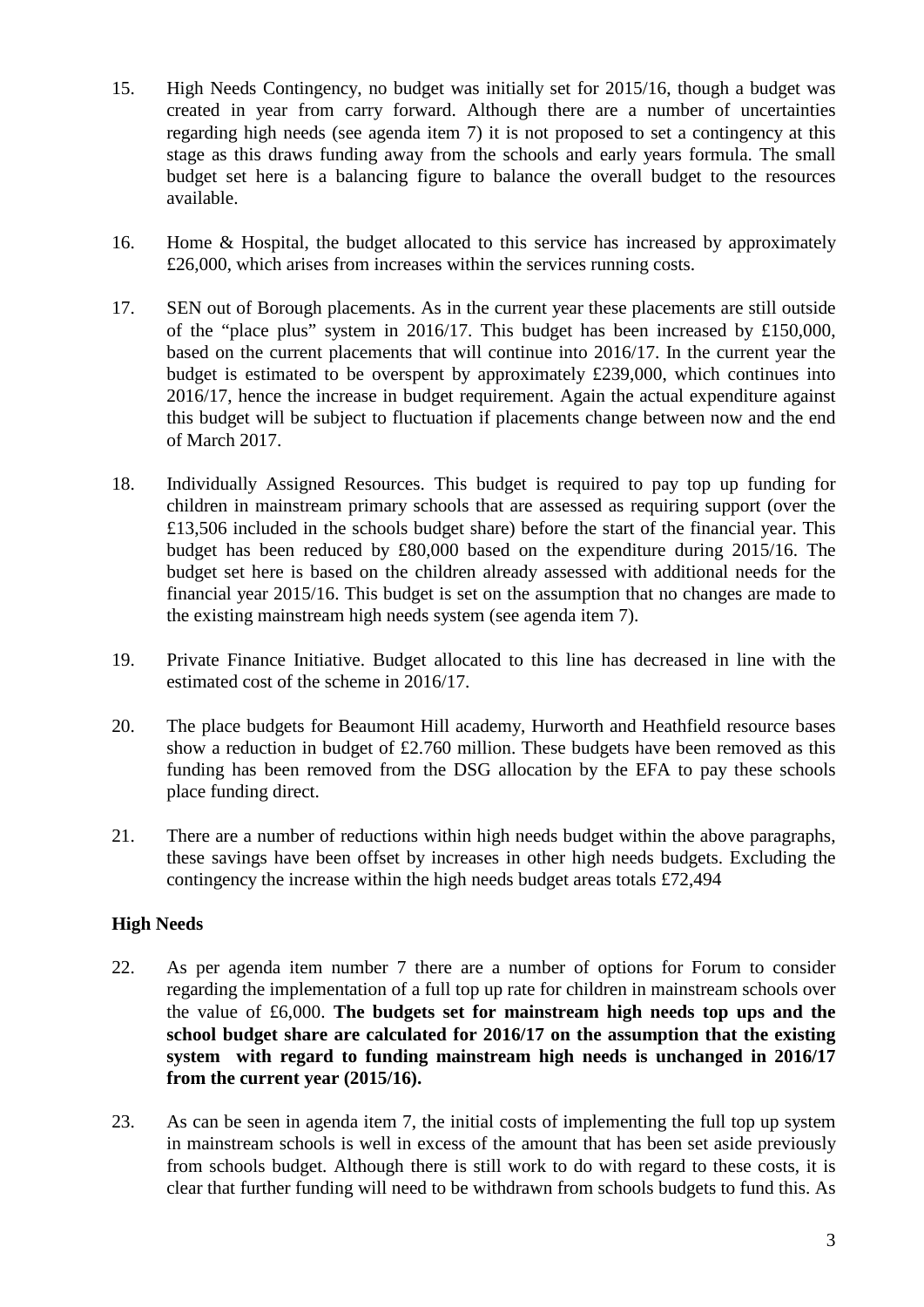schools budget shares must be submitted to the EFA by  $21<sup>st</sup>$  January there is no time to reduce the proposed school budget share for the additional SEN budget requirements in 2016/17 (should Forum wish to implement this system during 2016/17) as the value that needs to be extracted is unknown. Therefore there will be no change to school budget shares in 2016/17.

- 24. If changes are made to the system in 2016/17, then Forum will have the choice of either overspending on high needs in 2016/17 or having a system of tapering. This system would see schools not receiving the full value of any top ups in the first year to ensure that spend keeps within the budget that has already been removed from schools budgets (i.e. the £651,960). If tapering is not implemented then any in year overspend will need to be recovered in 2017/18 which will mean school budget shares for 2018/19 will need to decrease to cover 2018/19 onwards cost but also as a one off will need to decrease by more to fund the overspend that accrues in 2016/17.
- 25. Schools should also be aware that under the current system the money that was taken from schools budget to reflect the decrease to £6,000 for mainstream top up's (£651,960) is currently repaid to schools as a lump sum payment for all top ups between £6,000 and £13,506 for primary and above £6,000 for secondary. Once the new system is implemented this money will no longer be paid back to schools, as schools will receive funding on a per pupil basis. Therefore if for example a school has no assessed children they will no longer receive their lump sum and will have no top up payments.

Place Plus Funded High Needs Places

- 26. All of the budgets that have been calculated for top ups in 2016/17 have been based on the current year top up rates. As the funding of high needs placements/top ups has been growing, there are significant pressures within the high needs budget areas. It is therefore proposed that are no increases in top up rates in 2016/17, but correspondingly there are no proposals to decrease top up rates and therefore top up rates will remain at the same level as in the current year.
- 27. The rates for place funding are set by the EFA and remain at the 2015/16 value of £10,000 per place. The following table shows the proposed top up values for 2016/17.

| Establishment                                        | Top Up     | <b>Full Cost</b> |
|------------------------------------------------------|------------|------------------|
|                                                      |            | (Inc. place)     |
|                                                      |            | funding)         |
| <b>Rise Carr College</b>                             | £10,513.93 | £20,513.93       |
| Beaumont Hill Academy – Band A                       | £3,209.91  | £13,209.91       |
| Beaumont Hill Academy – Band B                       | £7,967.89  | £17,967.89       |
| Beaumont Hill Academy – Band C                       | £12,128.92 | £22,128.92       |
| Beaumont Hill Academy – Band D                       | £15,453.68 | £25,453.68       |
| <b>Marchbank Free School</b>                         | £12,000.00 | £22,000.00       |
| Speech & Language – Northwood Resource Base          | £1,905.49  | £11,905.49       |
| Complex Learning Disability - Heathfield Resource    | £1,401.49  | £11,401.49       |
| Base                                                 |            |                  |
| & Communications Difficulties<br>Social<br>$-$ Mount | £4,767.93  | £14,767.93       |
| <b>Pleasant Resource Base</b>                        |            |                  |
| Social & Communications Difficulties - Hurworth      | £6,992.10  | £16,992.10       |
| <b>School Resource Base</b>                          |            |                  |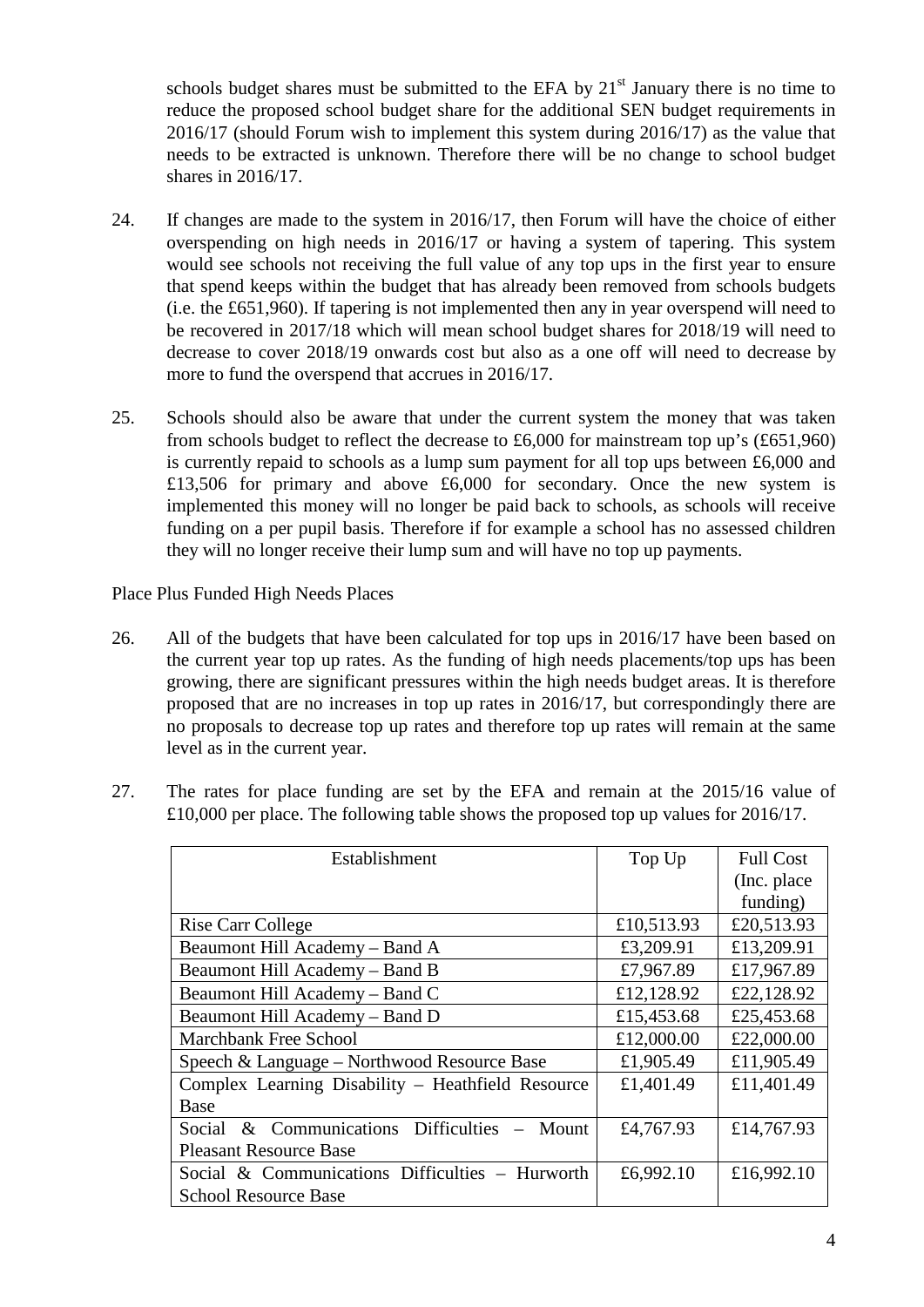- 28. The budgets for top ups are based on the rates in the table above multiplied by the number of commissioned places. Where some of the places will be occupied by non Darlington children, the top ups are payable by the host Local Authority, therefore a number of budgets have tops up levels lower than commissioned places to reflect this. The budgets assume that the places will be occupied for the full financial year. Again if there are movements in places, changes in bandings, if places are unoccupied, or places filled by non Darlington children become occupied by Darlington children, there will be fluctuation within the budget.
- 29. There are no proposed changes to the payment system for 2016/17. Local Authority maintained establishments will continue to receive place funding for the full financial year up front, at the start of the summer term. All top ups will be paid termly in advance based on an estimate of places, with any adjustments for actual placements being made in the next terms payment.

# **Early Years Budgets**

- 30. As noted above the allocations within the DSG for early years services are only provisional at this stage and will be updated in July 2016.
- 31. As in the current year for 3 & 4 year old funding, in 2016/17 for both 2 year old and 3 & 4 year old the allocations will be updated twice based on the January 2016 and January 2017 censuses, therefore final allocations for both of these budgets will be unknown until after the end of the 2016/17 financial year.
- 32. The 3 & 4 year old allocation (noted in paragraph 3) includes an allocation for Early Years Pupil Premium (EYPP). This allocation is again set for now at the 2015/16 level. Updated allocations will be given to Local Authorities in the summer, but again as with other early years funding streams the actual amount received will be based upon the January 2016 and January 2017 census figures.
- 33. The budgets that have been given for all early years funding are based on the same unit value in 2016/17 as received from the EFA in 2015/16. When the allocations are updated (in the summer and January 2016) the allocation will only change dependent on the number of children in the census. The unit value for 2016/17 is therefore the same as in 2015/16.
- 34. A number of assumptions regarding take up of places have been made in order to calculate the estimated budgets for 3&4 year old and 2 year old funding in 2016/17.
- 35. A budget of £13,000 has been set aside for supporting the rent at George Dent nursery. This is to be discussed at agenda item 3.
- 36. The funding received from the EFA for 2 year old nursery placements is £4.85 per hour. In Darlington over the last few years the rate paid has been £4.98 which has been possible due to the use of carried forward 2 year old underspend. It is proposed that in 2016/17 the rate for 2 year olds remains at £4.98 per hour for all providers.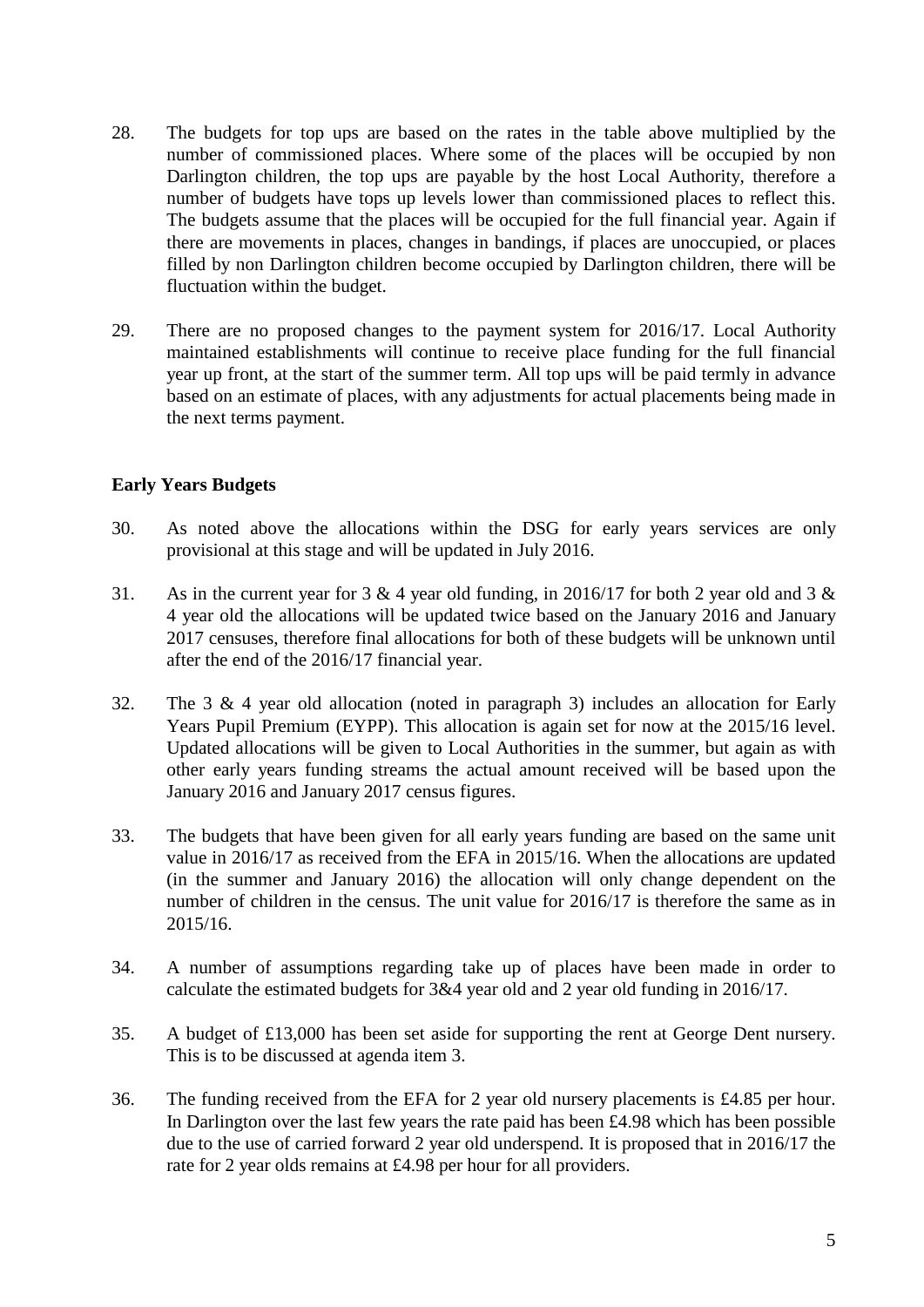- 37. It is estimated (based on take up during 2015/16 and some growth) that there will be approximately 7,000 hours of two year old funding per week. This requires an estimated budget of £1,345,596, provisional funding from the EFA is allocated at £986,000 therefore a shortfall of £359,596. In budget setting this difference has been funded by using carry forward expected to be available for 2 year olds at the end of 2015/16.
- 38. Although to balance the budget £359,596 has been allocated from carry forward, it is expected that this amount of funding will not be required from the carry forward. This is because the provisional allocation is based on approximately 5,300 hours, therefore once the provisional allocation is updated in the summer, it is expected that Darlington will receive more funding for two year olds and hence the use of underspend will be less.
- 39. For 3 & 4 year old funding there are a number of elements to the funding formula. It is proposed that the mandatory deprivation element remains at the same level in 2016/17 as it was in 2015/16 for all providers. In addition EYPP is paid to the Local Authority at 53 pence per hour, therefore it is proposed to keep this supplement at the same level in 2016/17. These rates are detailed in the summary below.
- 40. With regard to 3 & 4 year old hourly rates, Forum will be aware that in the current year rates were increased as a one off by 16 pence from carrying forward of underspend from 2014/15. As this was one off underspend the rates for 2016/17 would decrease back to £3.62 for PVI providers and £3.52 for school providers.
- 41. It is proposed that in 2016/17 that the rates for 3 & 4 year old remain the same in 2016/17 as in 2015/16, i.e. that PVI providers will receive £3.78 per hour and school providers will receive £3.68 per hour. This is facilitated by using £84,714 of expected underspend from 2015/16 with the balance coming from other DSG resources.
- 42. As 9 pence of funding will be funded from underspend it will be necessary to ask the EFA for a minimum funding guarantee exemption for this 9 pence from the early years formula to ensure that this funding does not become unaffordable in future years once the underspend is exhausted. A request will be made to the EFA following this meeting.

| 43. |  | The following table summarises the early years rates for 2016/17 |
|-----|--|------------------------------------------------------------------|
|     |  |                                                                  |

|                                              | 2015/16        | 2016/17          |
|----------------------------------------------|----------------|------------------|
| 2 Year old per hour $-$ All providers        | £4.98 per hour | £4.98 per hour   |
|                                              |                |                  |
| 3 & 4 Year olds                              |                |                  |
| 10%<br>Deprivation Supplement,<br>most       | £100 per term  | £100 per term    |
| deprived wards, all providers                |                |                  |
| Deprivation Supplement, most 10 - 20%        | £50 per term   | £50 per term     |
| deprived wards, all providers                |                |                  |
| Deprivation Supplement, most 20- 30%         | £25 per term   | £25 per term     |
| deprived wards, all providers                |                |                  |
| EYPP qualifying children $-$ All providers   | £0.53 per hour | $£0.53$ per hour |
| 3 & 4 Year olds per hour - Private,          | £3.78 per hour | £3.78 per hour   |
| Voluntary and Independent sector providers   |                |                  |
| $3 & 4$ Year olds per hour – Nursery Schools | £3.68 per hour | £3.68 per hour   |
| and nursery classes in primary schools       |                |                  |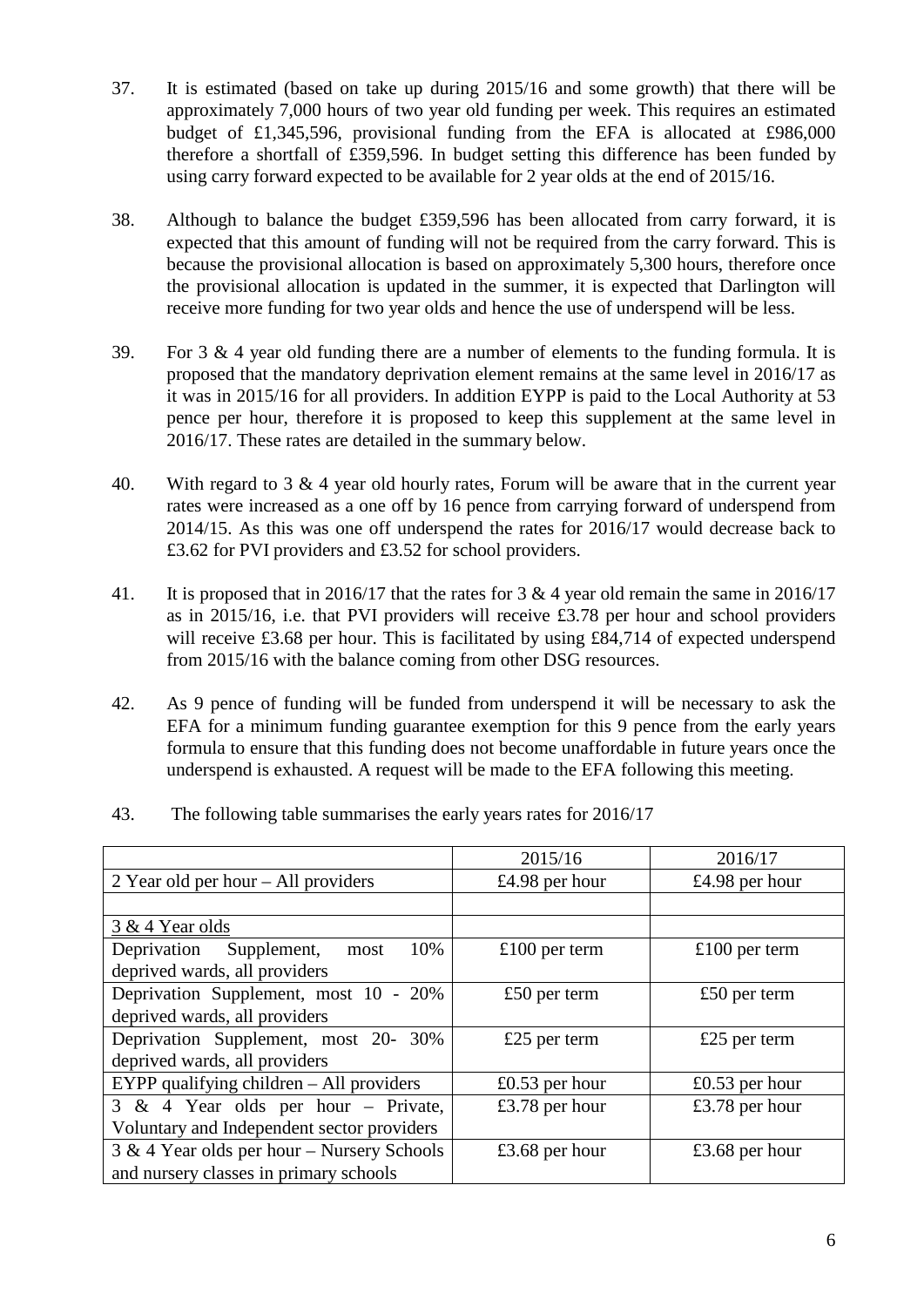44. In paying the above rates all funding received as part of the DSG for early years is passported to providers with the exception of £239,754 for the early years team at the Council and £18,529 toward nursery school lump sums.

## **Resources for 2016/17**

- 45. As in the table at paragraph 3 the DSG allocated to Darlington is allocated in three blocks. It remains the case that funding can be moved between the blocks in order to target resources at the required areas. As in previous years funding has been moved from the schools block to both the early years block and the high needs block in order to create a balanced budget.
- 46. Early years, as in the current year the DSG allocation will be amended throughout the year, following the January census. In the event that funding is reduced, this should be offset by a corresponding reduction in funded places, therefore there should be no pressure on the budget. The budget will however need to be monitored throughout the year to ensure this is the case.
- 47. £248,209 has transferred from the schools block to the early year's block, which contributes 93% towards the nursery school lump sums and George Dent rent (if approved). (Previously £154,727 in 15/16)
- 48. The budgeted expenditure for 2015/16 for high needs is £8,266,708 which compares to £6,712,000 of allocated DSG, this means that expenditure is £1,554,708 more than funding.
- 49. However included within the high needs expenditure is £651,960 of budget that was previously part of schools budget share that needed to be transferred to meet the EFA's new £6,000 threshold. Therefore high needs expenditure is really £902,748 in excess of the funded allocation. (Previously £893,223 in 2015/16)
- 50. As noted in paragraph 22 to 26 the cost of high needs is budgeted on the current system and therefore any changes in this system will have a future impact on schools budgets. However even if there are no changes to the current funding system, then if the high needs costs continue to increase as they have in previous years and no additional funding is received it will be that case that unit values in both the schools and early years funding formulas will need to be adjusted further in order that an overall balanced budget can be achieved.
- 51. The budgets set produce a balanced budget for 2016/17.